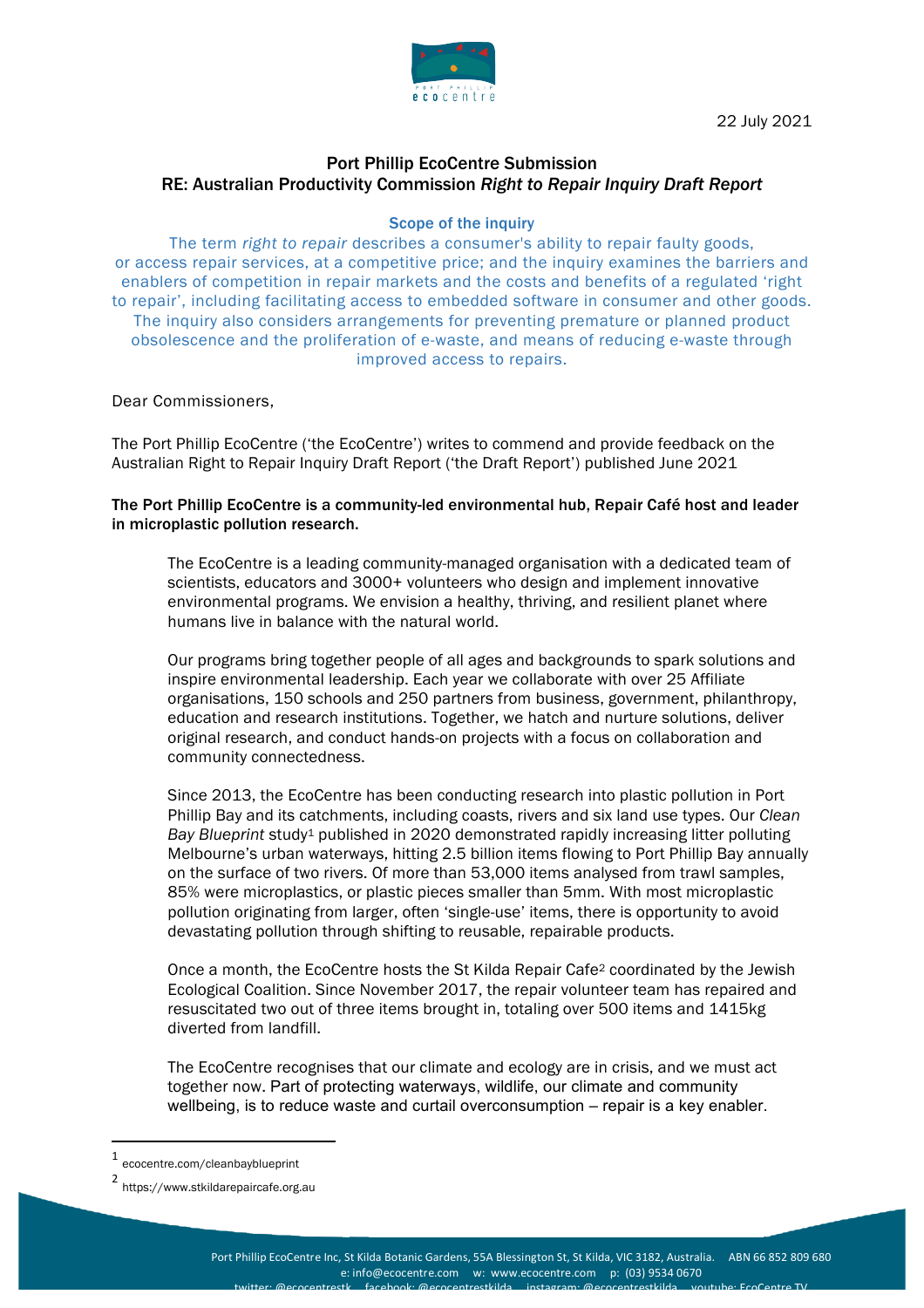

# Repairing goods provides a viable and distributed approach to reducing waste.

There is a rising grassroots movement to prioritise the practice of repair. Repair is a widely relevant and practicable option to maximise the value of materials without unnecessary resource extraction. Maintenance and basic repair of household items can extend the useful life of beloved belongings and save consumers money.

Repair Cafés and similar models provide the opportunity for upskilling, social connection and intergenerational volunteering at sessions to repair items that don't require proprietary knowledge or tools.

The Draft Report likely underestimates the extent of community-based voluntary repair initiatives, noting 'now over 40 repair cafes across Australia.' (Box 2.1, p47) However as of May 2019, Victoria alone had 28 such repair groups, as listed on this postcard published by the City of Greater Geelong:

T

| Find a repair cafe or fix-it place in Victoria: |                                            |  |  |  |
|-------------------------------------------------|--------------------------------------------|--|--|--|
| <b>MELBOURNE METRO</b>                          | REGIONAL & RURAL VICTORIA                  |  |  |  |
| · Melbourne Repair Cafe (Yarraville)            | • Repair Cafe Albury-Wodonga               |  |  |  |
| • St Kilda Repair Cafe                          | • Castlemaine Repair Cafe                  |  |  |  |
| · Ringwood Repair Cafe                          | • Bendigo Repair Cafe                      |  |  |  |
| • Darebin Repair Cafe (Preston/Thornbury)       | • Seymour Repair Cafe                      |  |  |  |
| • North Balwyn Repair Cafe                      | • Repair Cafe Surf Coast (Anglesea+)       |  |  |  |
| • Moonee Valley Repair Cafe (Moonee Ponds)      | • Repair Cafe Latrobe Valley (Morwell)     |  |  |  |
| • Richmond Repair Corner                        | • Geelong Repair Cafe (Highton)            |  |  |  |
| • Watsonia Repair Cafe                          | • Geelong West Repair Cafe                 |  |  |  |
| · Brunswick Tool Library Fix It Cafe            | • Wang Repair Cafe (Wangaratta)            |  |  |  |
|                                                 | • Southern Peninsula Repair Cafe (Rye)     |  |  |  |
| Details for these and more repair cafes         | • Repair Cafe Bellarine (Ocean Grove)      |  |  |  |
| across Australia are at                         | • Repair Cafe Beechworth                   |  |  |  |
| http://www.melbournerepaircafe.org/             | • Woodend Repair Cafe                      |  |  |  |
| fixit-aus.html                                  | • Alexandra Repair Cafe                    |  |  |  |
| or https://repaircafe.org/en/visit/             | • Daylesford Repair Cafe                   |  |  |  |
|                                                 | • Mornington Repair Cafe                   |  |  |  |
|                                                 | • Knox Repair Cafe (Upper Ferntree Valley) |  |  |  |
| Printed with the kind support of                | • Dandenong Ranges Repair Cafe (Emerald)   |  |  |  |
| <b>GEELONG</b>                                  | • Upper Yarra Remakery Group (Warburton)   |  |  |  |

The summary of data cited from one submission may similarly under-characterise the Australian community's engagement in (and potential to increase) repairs. The following is from p46 of the Draft Report, emphasis ours:

*"There is limited evidence of the rate of repair of consumer products in Australia, although one submission noted a moderate level of repair engagement:*

*'In our recent survey of the Australian population, when asked generally about repair in the last year, more than 20% of Australians reported that they have never or rarely repaired products. (BehaviourWorks Australia, sub. 95, p. 4)'*

While this data is described as representing 'moderate level of repair engagement' the response implies that a majority repair products at least *sometimes*, and a significant 41% repair broken products *often* or *always*. Although this is one study, it is much better news interpreted correctly. This corresponding graphic is from the original submission posted on the Productivity Commission website: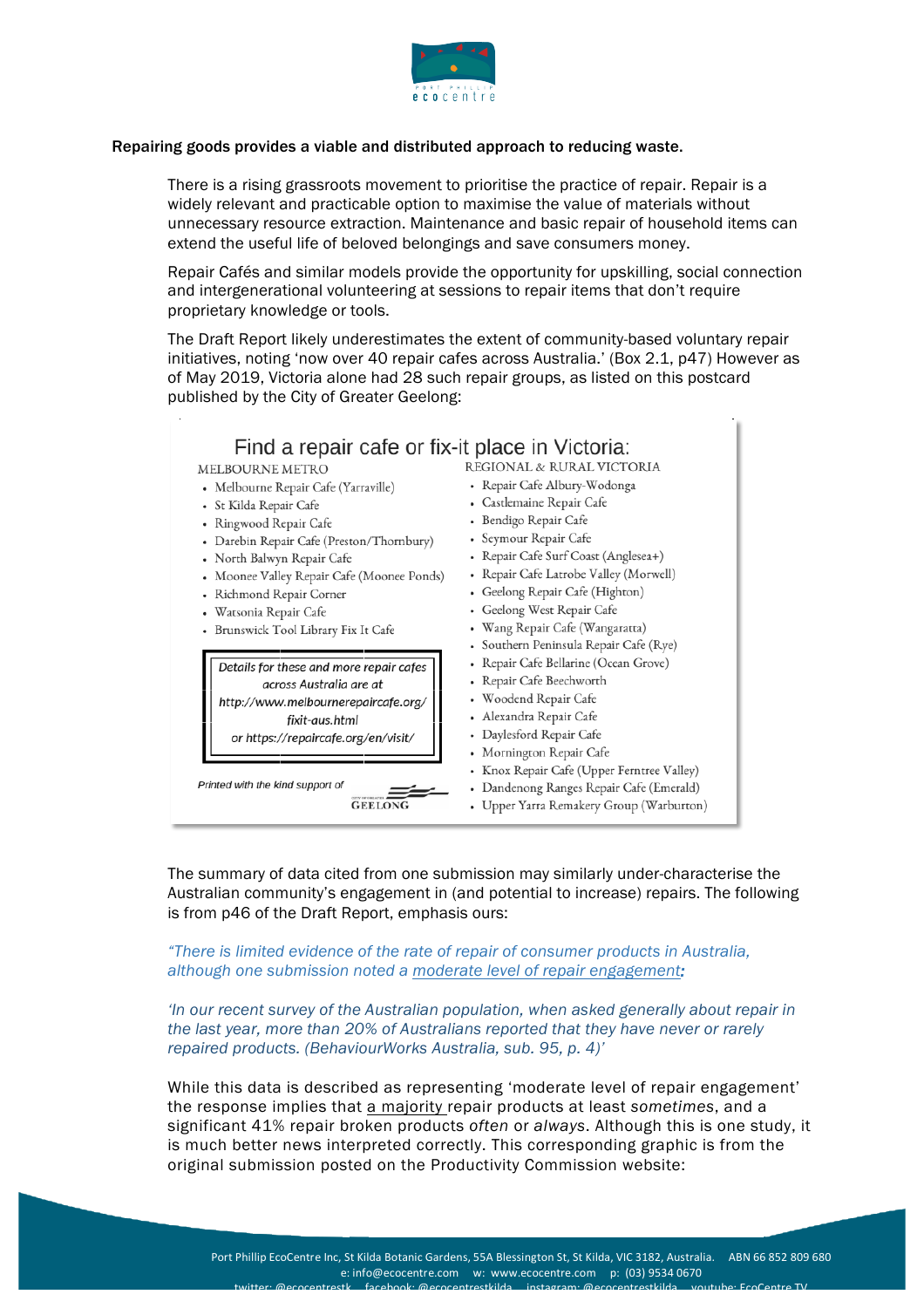

In the last year (2019-20), how often have you repaired products when broken?

|    | <b>III</b> Never | Rarely | Sometimes | $\blacksquare$ Often |     | $(A$ Imost) Always |
|----|------------------|--------|-----------|----------------------|-----|--------------------|
| 6% | 15%              |        | 39%       |                      | 29% | 12%                |
| 0% |                  | 20%    | 40%       | 60%                  | 80% | 100%               |

#### Build capacity for Australia's repair professionals.

More complex repairs and maintenance may require specific tools and details of product specifications in order to diagnose and repair items, as many modern devices have become less mechanical and more electronic, e.g. 'smart' appliances. As noted in the Draft Report, contemporary designs may not be as modular as in the past, and designed *"…in a way that prevents repair or upgrade (for example, using glue instead of screws or soldering components together to construct a device can make it more difficult to disassemble for repair). (Overview - Draft Report, p18)*

The EcoCentre supports changes proposed in the Draft Report that enable repairs that require professional servicing, including:

- o Require warranties to inform consumers that consumer guarantees do not require use of authorised repair
- o Introduce 'fair use' or 'fair dealing' in the Copyright Act to allow use of copyright repair information (e.g. manuals and schematics)
- o Require manufacturers to provide access to repair supplies in particular product markets

#### The EcoCentre strongly supports a circular economic model, and the role repair plays.

In response to concerns about both waste accumulation and resource wastefulness, communities are promoting repair skills, and governments in Australia are evolving their systems-level strategies to reduce environmental harm and create more value from our resources.

In 2018, the Australian Government published its *National Waste Policy.*

#### *"By working together to improve waste management, we can create opportunities for jobs, protect the environment and better manage valuable and finite resources." – National Waste Policy (2018)*

From July 2019, the Victorian Government banned e-waste from landfill, identifying five factors that contribute to mounting e-waste, including 'a decrease in built-in lifespan of electronic products' through design aspects and/or the interplay of hardware and software elements.3

Repair is an instrument that supports Australia's future *circular economy*, which aims to design waste out of the system and decouple growth from drawing on finite resources. In November 2020, Victorian launched the Circular Economy Business Innovation Centre for 'accelerating a circular and climate-resilient economy' and three days later Planet Ark launched the Australian Circular Economy Hub 'to facilitate the transition to the circular economy in Australia.'

 

<sup>3</sup> *Managing e-waste in Victoria – Policy Impact Assessment* (2017), p9-10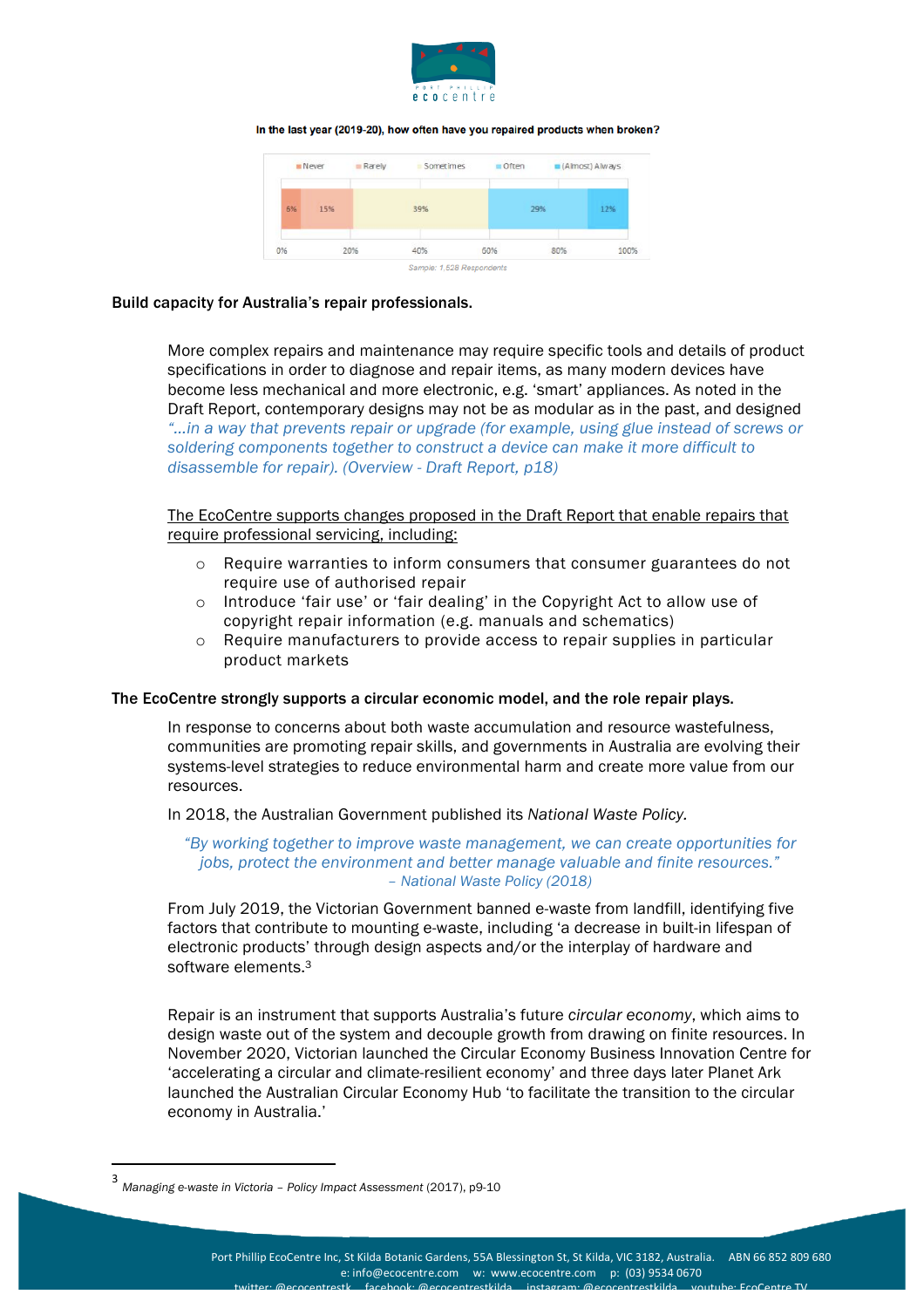

*"Materials productivity is achieved when businesses use fewer resources to create more value. This means designing, making and having products that are reusable, durable, repairable and recyclable." - Recycling Victoria: A new economy (2020)*

# The EcoCentre supports right to repair changes proposed in the Draft Report that contribute to the goals of a circular economy, including the following:

- o Regulator guidance of minimum expected length of product durability
- o A product labelling scheme
- o Enable product stewardship schemes to count repaired and reused products

### Trusting Australia's landfill practices does not give the full picture of e-waste impacts – many manufactured goods are illegally dumped and littered and break into scattered pieces.

*E-waste*, or discarded electrical items with a battery or a plug, is recognised by the Draft Report as a health and environmental hazard. The Global E-Waste Monitor 2020 reported that e-waste increased by 21 per cent in the five years to 2019 and predicted that by 2030, it will be almost double the 2014 figure, fueled by higher consumption rates, shorter lifecycles and limited repair options.4 Australians are high users of technology and e-waste is one of our fastest growing types of waste.5 Manufacturing new electronics has considerable environmental impact.

As Australia's waste generation overall continues to rise $^6$  it increases pollution through materials 'leaked' from current waste management and resource recovery systems.<sup>7</sup> The EcoCentre's *Clean Bay Blueprint* study (2017-2020), Scouts Victoria's Street2Bay surveys (2018-2020) and Tangaroa Blue's plastic pellet monitoring (2017-present) have quantified how plastic fragments can cause accumulated environmental impact, currently uncontained despite extensive waste management systems.

Although Melbourne's 31 Councils spend more than \$11m each year to manage illegal dumping8, exposure to weather and vandals mean an item can be smashed up, or exposed to rain and leach chemicals. Private sector, land manager and community cleanups tend to focus on visible items and amenity, and only occur at practical intervals.

Therefore any full assessment of the environmental risks of e-waste should consider illegal dumping data. However, this may require new research, as e-waste is not a distinct data field on widely-used datasheets like the Australian Marine Debris Initiative (which has catalogued more than 15 million pieces of litter cleaned up in Australia since 2004) or illegal dumping data captured by councils (e.f. City of Yarra9).

# How does General Environmental Duty, where applicable, relate to the right to repair?

On 1 July 2021, Victoria's EPA Act 2018 came into effect, including a General Environmental Duty to reasonably prevent harm to environmental and human health. General Environmental Duty already applies in several other states and territories. How

 

<sup>4</sup> http://ewastemonitor.info/

<sup>5</sup> Australian Bureau of Statistics (2013) Electronic and electrical waste

<sup>6</sup> *National Waste Policy: Less waste, more resources* (2018)

<sup>7</sup> The EcoCentre's *Clean Bay Blueprint: Microplastics in Melbourne Report* (2020) and the Scouts Victoria Street2Bay litter study (2018-2020) quantified extensive and increasing microplastics pollution in urban rivers, as well as on coasts and six land use types

<sup>8</sup> Metropolitan Waste and Resource Recovery Group (2018)

<sup>9</sup> https://data.gov.au/data/dataset/yarra-dumped-waste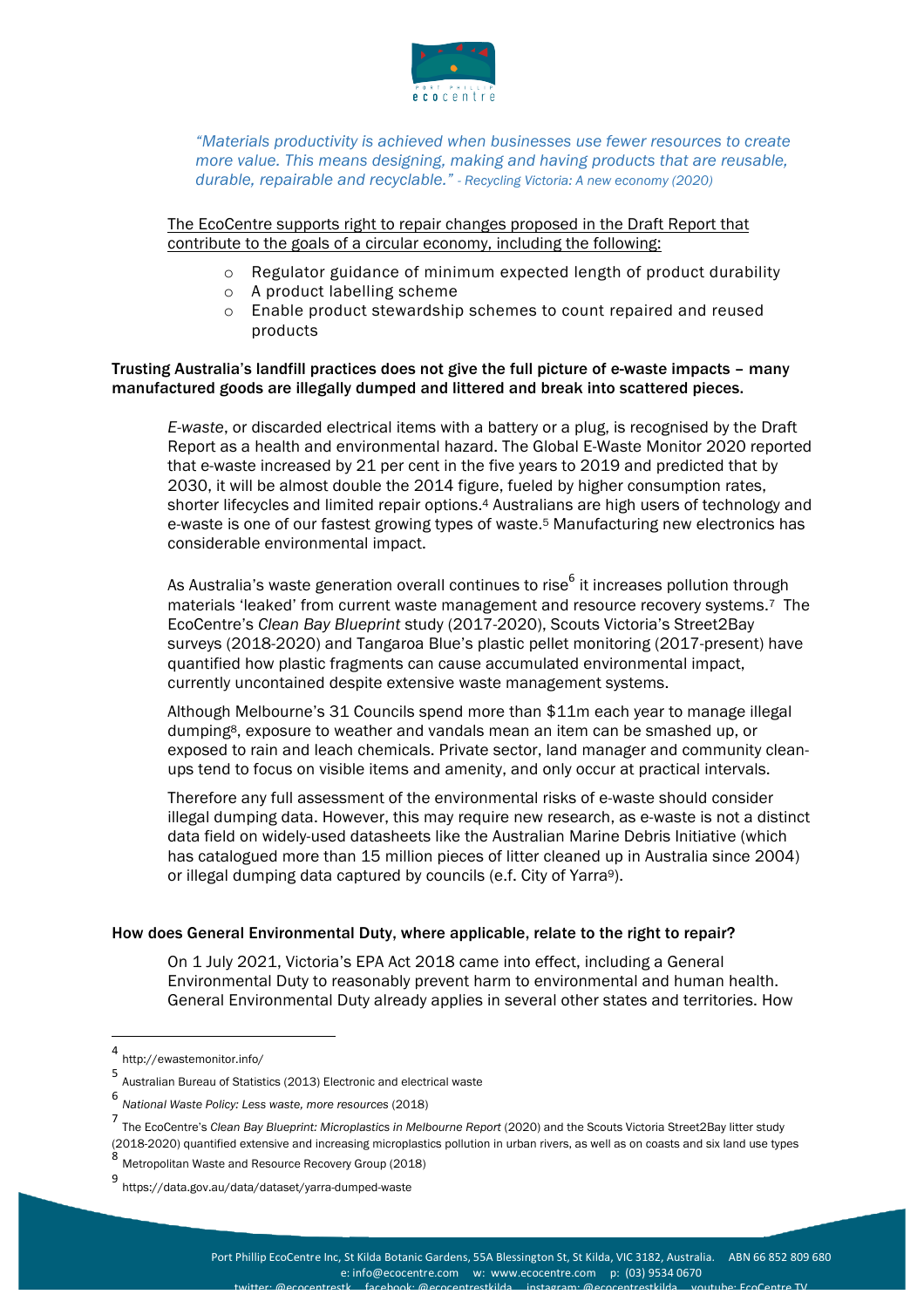

does it apply, if at all, to manufacturer responsibility for product stewardship and ensuring reasonable access to product repair?

Acknowledging the complex policy settings, the Draft Report has the opportunity to recommend working group between policymakers and knowledge brokers across interdependent areas of expertise such as consumer law, circular economic policies and waste management strategy.

# *"Implementing or amending policies in any of these areas requires careful consideration, balancing the (sometimes competing) interests of consumers, manufacturers, suppliers and repairers." (Overview - Draft Report, p3)*

In addition to the stakeholders named, we note significant statutory obligations and international commitments for environmental protection and waste management. These range from the National Waste Policy (mentioned in the Draft Report) to the UN Paris Agreement and Sustainable Development Goal 12: Responsible Consumption and Production (not mentioned in the Draft Report), and Environmental Protection laws under the various states and Territories.

While these may have been omitted for simplicity, the right to repair has significant current and potential intersection with many wider policy goals and we encourage a cross-remit workshop regarding the implications of the proposed regulatory changes.

## Some levers for making repair accessible, addressing perceived barriers, and filling data gaps sit outside the scope of this Commission. How will the report be leveraged with complementary policymakers, researchers and communication designers?

The Draft Report suggests that planned obsolescence, while a widespread concern, is difficult to substantiate. Similarly, submissions outlining community concern about ewaste are grouped as a perception issue. Lastly, product standards '*are unlikely to have a net benefit for community' (p220)* however it is acknowledged there is little clear data on such schemes overseas.

If there is truly such a gap between anecdote and evidence, then tools of both research and communications will be essential in effective implementation of proposed regulations, the assessment of the regulations' impact, and addressing popular concern.

While we support the reparability label concept, such a regulation requires community leadership, communications champions and other non-regulatory tools for success.

# We note concern that one month, during which significant COVID lockdowns occurred across Australia, may not allow for appropriate response to the Draft Report's information requests.

We note that requests for specific, detailed information such as Information Request 3.1 *"whether consumers have faced difficulties accessing spare parts or repair facilities under guarantees when their product breaks or develops a fault, including specific examples of the type and age of the product, and the costs incurred by the consumer"* needs to cast a very wide net for sufficiently informative responses, and/or allow time to document arising examples. (For example, surveying the wide network of Repair Cafes)

We suggest that absence of submissions on this specific information request is *not* equated to absence of need for spare parts and accessible repair facilities.